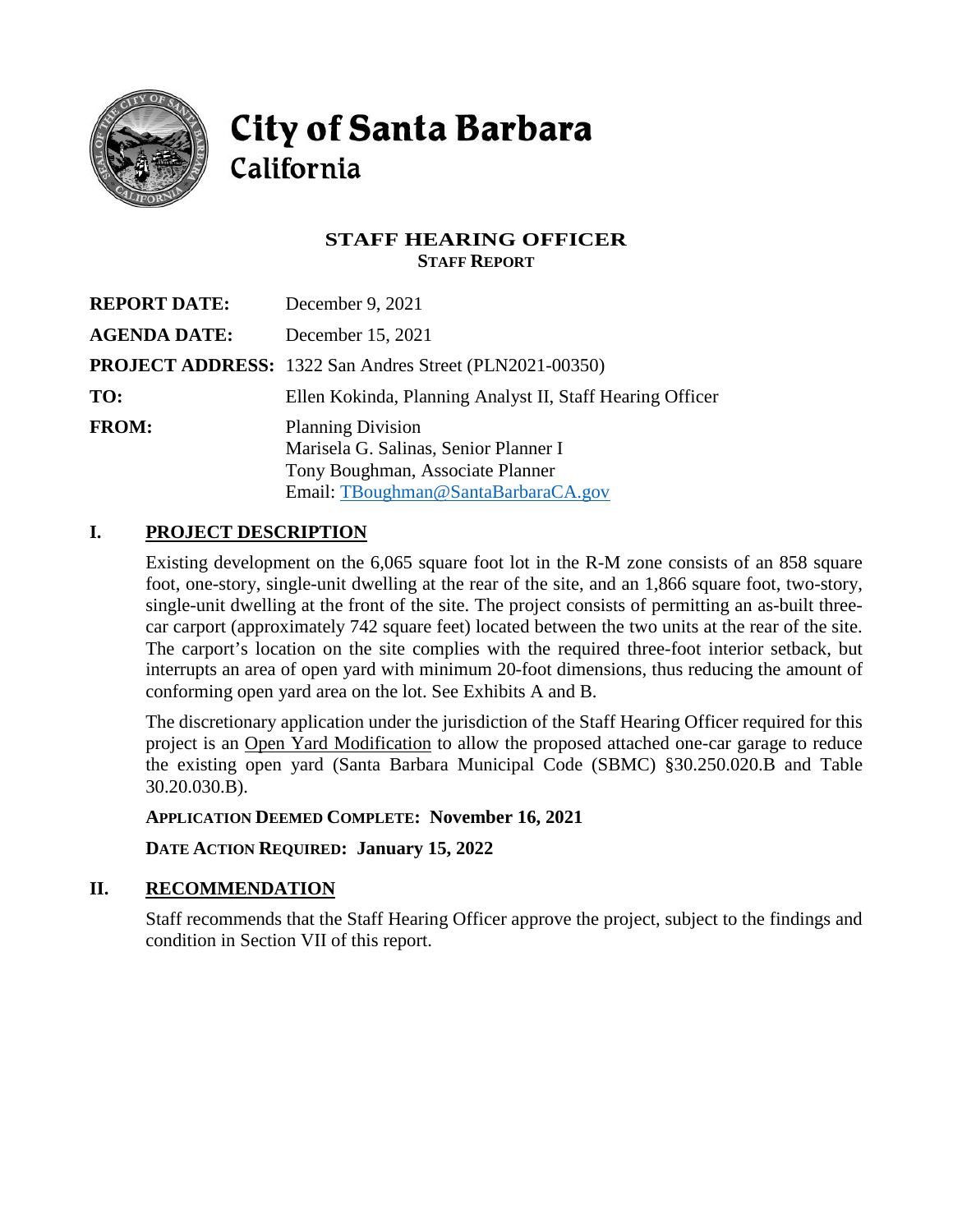### **III. SITE INFORMATION AND PROJECT STATISTICS**

#### А. **SITE INFORMATION**

| Applicant:    | Brooke VanDuyne, Sherry &            |             | Parcel Owner: Aaron Richter |
|---------------|--------------------------------------|-------------|-----------------------------|
|               | Associates                           |             |                             |
| Parcel No.:   | 039-101-009                          | Lot Area:   | $6,065$ sq. ft.             |
| General Plan: | Med. High Density                    | Zoning:     | $R-M$                       |
|               | Residential                          |             |                             |
|               | Existing Use: Multi-Unit Residential | Topography: | 6% slope                    |

Adjacent Zones and Land Uses:

| R-M Zone | Multi-Unit Residential  |
|----------|-------------------------|
| R-M Zone | Multi-Unit Residential  |
| R-M Zone | Multi-Unit Residential  |
| R-2 Zone | Single-Unit Residential |
|          |                         |

#### **B. PROJECT STATISTICS**

|             | <b>Permitted</b>        | <b>Proposed</b> |
|-------------|-------------------------|-----------------|
| Living Area | 2,674 sq. ft. (net)     | no change       |
| Carport     | 400 sq. ft. (per plans) | $808$ sq. ft.   |

#### **IV. ZONING ORDINANCE CONSISTENCY**

| <b>Standard</b>         | Requirement/Allowance | <b>Permitted</b> | <b>Proposed</b> |
|-------------------------|-----------------------|------------------|-----------------|
| <b>Setbacks</b>         |                       |                  |                 |
| - Front                 | 10 ft.                | $10$ ft.         | no change       |
| - Interior              | 3 ft. (parking)       | 3 ft.            | 3 ft.           |
| Parking                 | 4 spaces, 2 covered   | 2 covered        | 3 covered       |
| Open Yard               | $1,250$ sq. ft.       | $416$ sq. ft.    | 416 sq. ft.*    |
| *Modification Requested |                       |                  |                 |

### **V. DISCUSSION**

#### **Background**

The property was previously permitted with one dwelling unit and two covered parking spaces in a detached garage. Later, the garage was demolished and archive plans indicate a new 20x20 foot carport six feet from the south interior lot line. The Planning File in the City's archive records includes an October 12, 1988 letter to the property owner from the City Modification Hearing Officer with a condition of approval of a setback modification to allow a proposed new dwelling to be set back 3 feet, eight inches from the interior lot line. A condition of this approval required "removal of any remaining portions of the garage that previously existed on the westerly lot line." The referenced new dwelling is the existing front building. The 1988 plans show a 20 x 20 foot carport to replace the previous garage, as shown with the "previously permitted site plan" on Sheets T2.0 and T2.1of the plans submitted for this review. This "previously permitted site plan"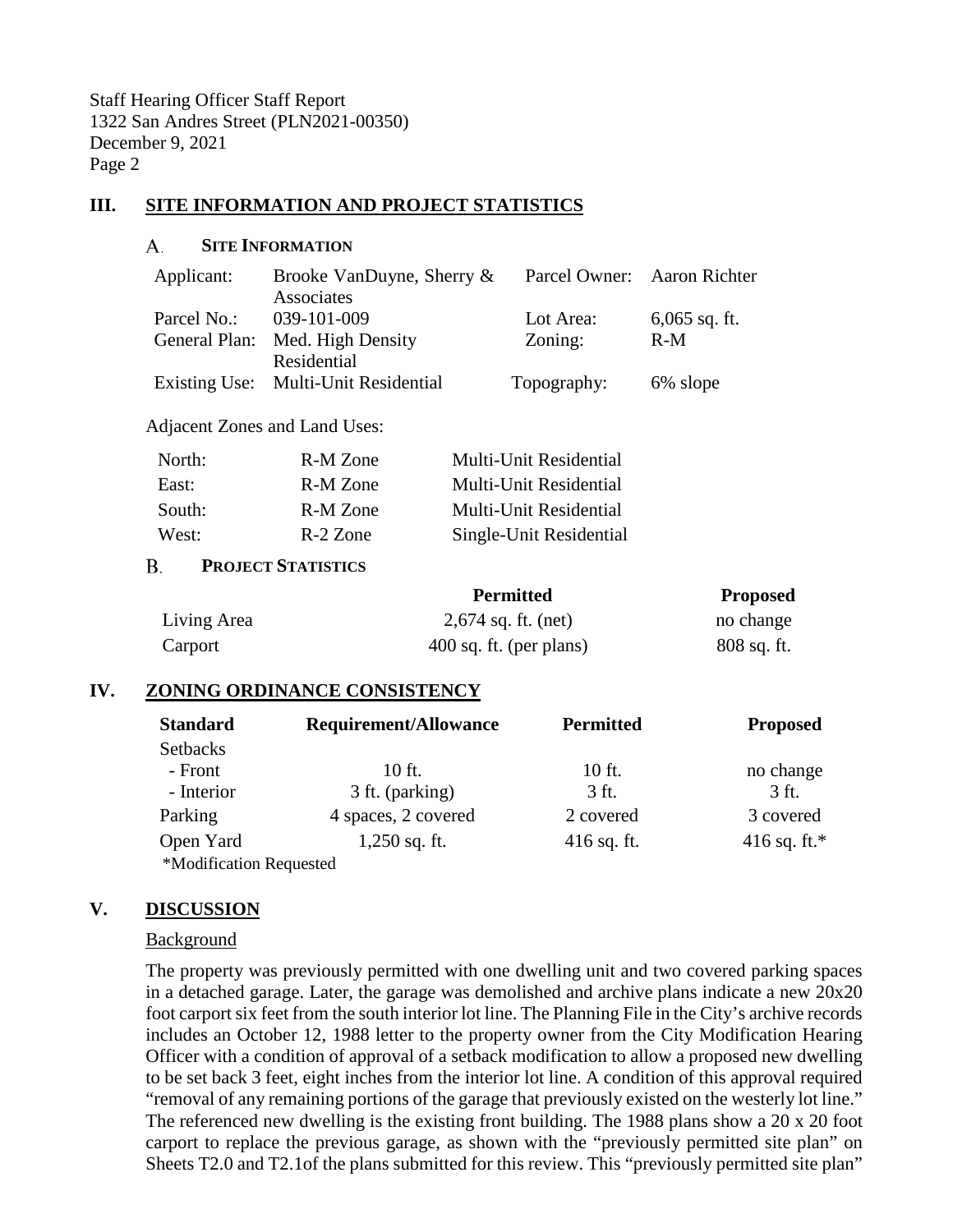> shows an area of open yard between the carport and property line that meet the required 20-foot dimension. There is no clear evidence that a carport was ever constructed in this location. Aerial images in the City's Mapping Analysis and Printing System [\(MAPS\)](https://www.santabarbaraca.gov/services/maps/default.asp) dated 1999, 2004, 2008, 2012, and 2015 show what appears to be a carport in the location of the existing carport, although the carport in the aerial images appears to be smaller than the existing carport and approximately 25 feet wide.

> The parking requirement for the two-unit residential property is four spaces, and a minimum of one space per unit must be covered (SBMC Table 30.175.040 & SBMC §30.175.030.N.2). The lot is permitted with two covered spaces and is nonconforming to the parking requirement of four parking spaces. The project proposes to permit the "as-built" carport as its required parking and will therefore become more conforming. The 30-foot wide existing carport provides three parking spaces.

### Open Yard Modification

The project proposes to reduce the conforming open yard in order to permit functional on-site covered parking. The approved 1988 plans show open yard in the location of the existing carport. As shown on the 1988 plans, the open yard (with minimum 20-foot dimensions) was 985 square feet, and did not meet the required 1,250 square feet. The proposed site plan represents a reduction in approved open yard area, although it is not clear whether, or when, the approved open yard may have actually existed on the site. The applicant prepared an exhibit (plan Sheet T2.1) to show the amount of useable open yard space is approximately 1,183 square feet with not less than a 12.5 foot dimension, and another plan showing the amount of open yard that meets the required 20 x 20-foot dimensions in [SBMC](http://qcode.us/codes/santabarbara/) §30.140.140.C.1.b is 416 square feet. Although the area that meets the minimum 20 x 20-foot dimensions is proposed to be reduced, the open yard areas that meet the minimum dimensions of 10 x 10 feet, as outlined in SBMC§30.165.100, Nonconforming Open Yard, provides guidance for useable areas to qualify as designated open yard. Additionally, the alternative of constructing the parking as shown on the "previously permitted site plan" on plan Sheet T 2.0 is not supportable by Transportation Planning because the design does not meet the City's parking design standards for maneuverability.

Staff supports the owner's desire for more functional on-site parking while still providing adequate useable open space as an appropriate improvement. The requested Open Yard Modification is consistent with the purpose of the Zoning Ordinance open yard requirement "…to promote desirable living conditions, a sense of openness on residential development, and to provide minimum useful space for outdoor living and enjoyment" (SBMC §30.140.140).

#### Design Review

The two-unit residential project requires design review pursuant to SBMC §22.68.020.B to permit the existing carport and the new construction of required shear walls for structural compliance of the structure as shown on plan Sheet A1.0. The project had one concept review by Architectural Board of Review (ABR) on the Consent Agenda on October 4, 2021. The ABR Consent reviewers commented that the modification does not pose consistency issues with design guidelines and made comments regarding consistency with the Compatibility Analysis Findings, including the finding that the project includes an appropriate amount of open space and landscaping. The ABR will formally make these findings when granting design review approval. See Exhibit C for the full ABR minutes.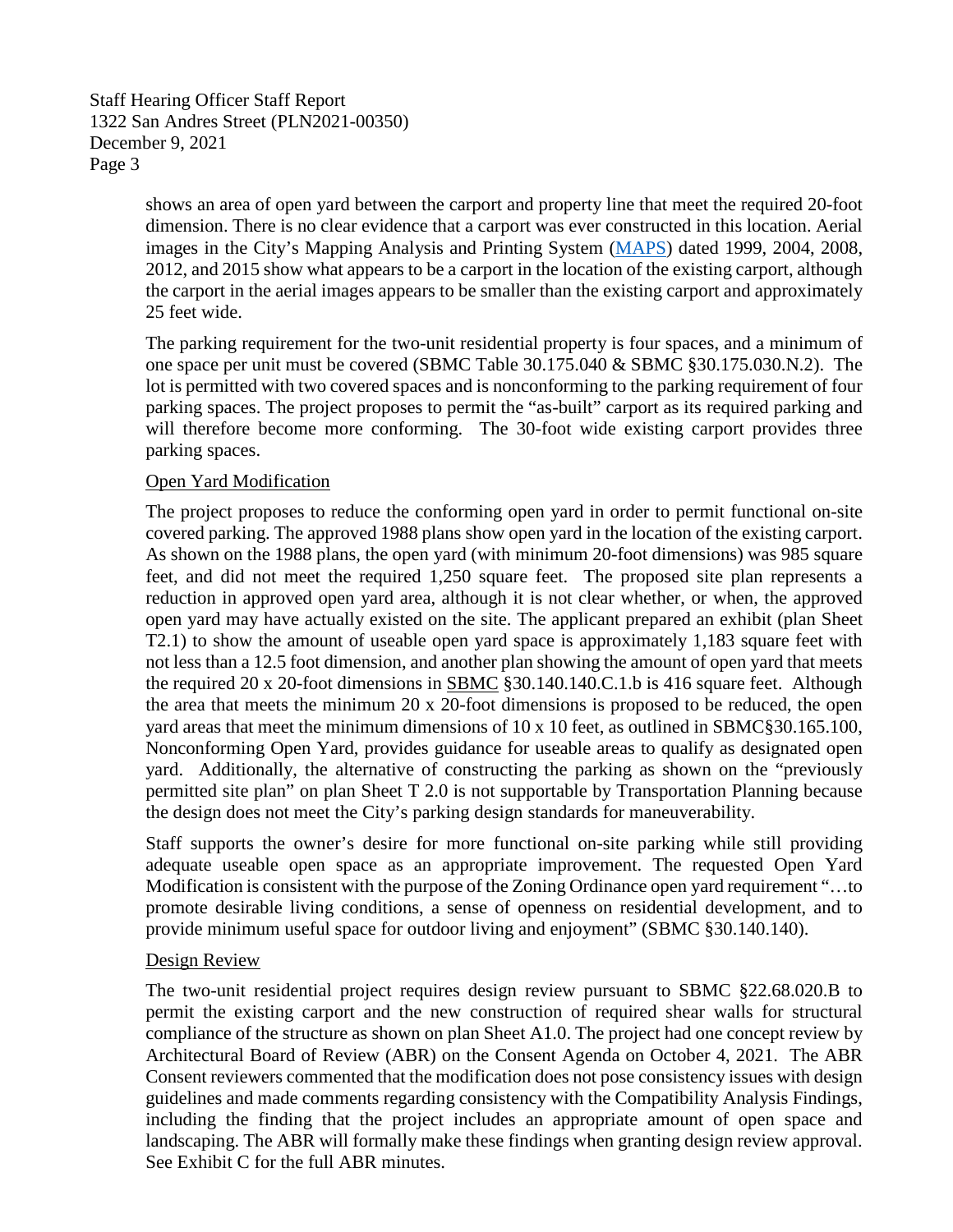## **VI. ENVIRONMENTAL REVIEW**

The subject property is located partially within the Prehistoric Watercourse archaeological sensitivity zone, and within the Hispanic 1850, the American Period, and the Early  $20<sup>th</sup>$  Century archaeological sensitivity zones. Ground disturbance is proposed to a depth of approximately 12 inches for small footings at the proposed shear walls. All Phase I Archaeological Reports that have been prepared for projects within a block of the subject site have concluded that the likelihood of the presence of archaeological resources is low. Further study is not required for the small amount of ground disturbance proposed. However, the standard archaeological discovery clause has been added as a recommended condition of approval.

Staff has determined that the project is categorically exempt from further environmental review pursuant to the California Environmental Quality Act Guidelines Section 15301, (Existing Facilities), and 15305, (Minor Alterations in Land Use Limitations) which is applicable to the requested Zoning Modification.

# **VII. FINDINGS AND CONDITION OF APPROVAL**

## **OPEN YARD MODIFICATION (SBMC §30.250.060)**

The Staff Hearing Officer finds that the Open Yard Modification is consistent with the purposes and intent of the Zoning Ordinance and is necessary to secure an appropriate improvement on the lot by providing more functional on-site parking while retaining useable open space. The existing unpermitted three-car carport is appropriate for providing covered parking on the lot, its location provides maneuverability and alternative locations for covered parking are not feasible.

Said approval is subject to the following condition of approval:

**Requirement for Archaeological Resources.** The following information shall be printed on the carport floor plan:

*If archaeological resources are encountered or suspected, work shall be halted or redirected immediately and the Planning Division shall be notified. The archaeologist shall assess the nature, extent, and significance of any discoveries and develop appropriate management recommendations for archaeological resource treatment, which may include, but are not limited to, redirection of grading and/or excavation activities, consultation and/or monitoring with a Barbareño Chumash representative from the most current City Qualified Barbareño Chumash Site Monitors List, etc.*

*If the discovery consists of possible human remains, the Santa Barbara County Coroner shall be contacted immediately. If the Coroner determines that the remains are Native American, the Coroner shall contact the California Native American Heritage Commission. A Barbareño Chumash representative from the most current City Qualified Barbareño Chumash Site Monitors List shall be retained to monitor all further subsurface disturbance in the area of the find. Work in the area may only proceed after the Planning Division grants authorization.*

*If the discovery consists of possible prehistoric or Native American artifacts or materials, a Barbareño Chumash representative from the most current City Qualified Barbareño Chumash Site Monitors List shall be retained to monitor all further subsurface disturbance in the area of*